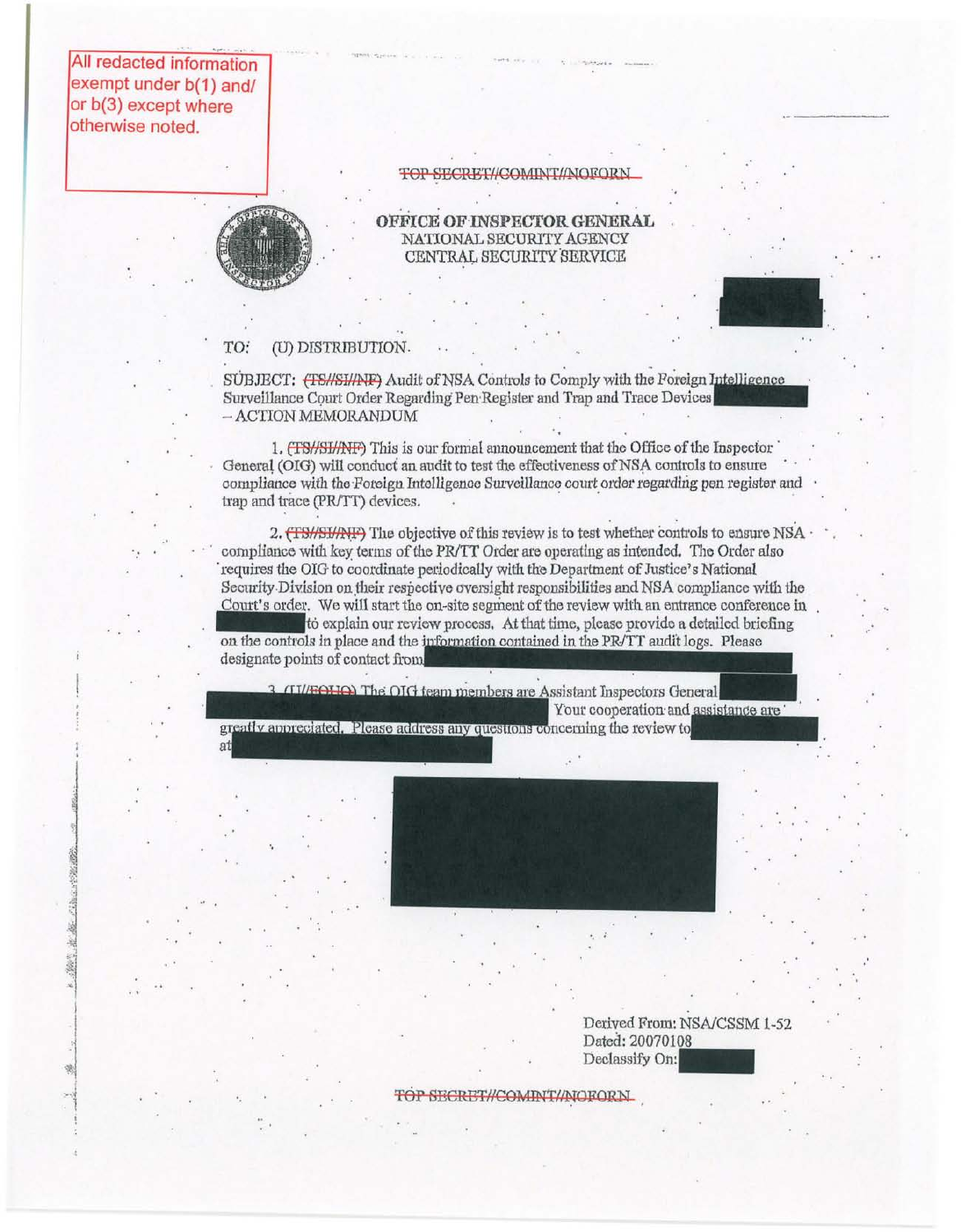#### TOP SECRET//COMINT//NOFORN

### DISTRIBUTION:

# $\cdot$ GC

Director, Technology Directorate, Deputy Director for Analysis and Production, Deputy Director for Data Acquisition. Chief, SID Oversight and Compliance,

'cc: SID Director

NSA/CSS Director of Compliance Deputy Director for Customer Relationships, Global Capabilities Manager, Counterterrorism, Chief, Homeland Security Analysis Center, Chief, Chief,

Deputy Director for Mission Capabilities, Chief, Information Repositories. OGC IG POO SID IG POO

TD IG POC IG

# TOP SECRET//COMINIT//NOFORN